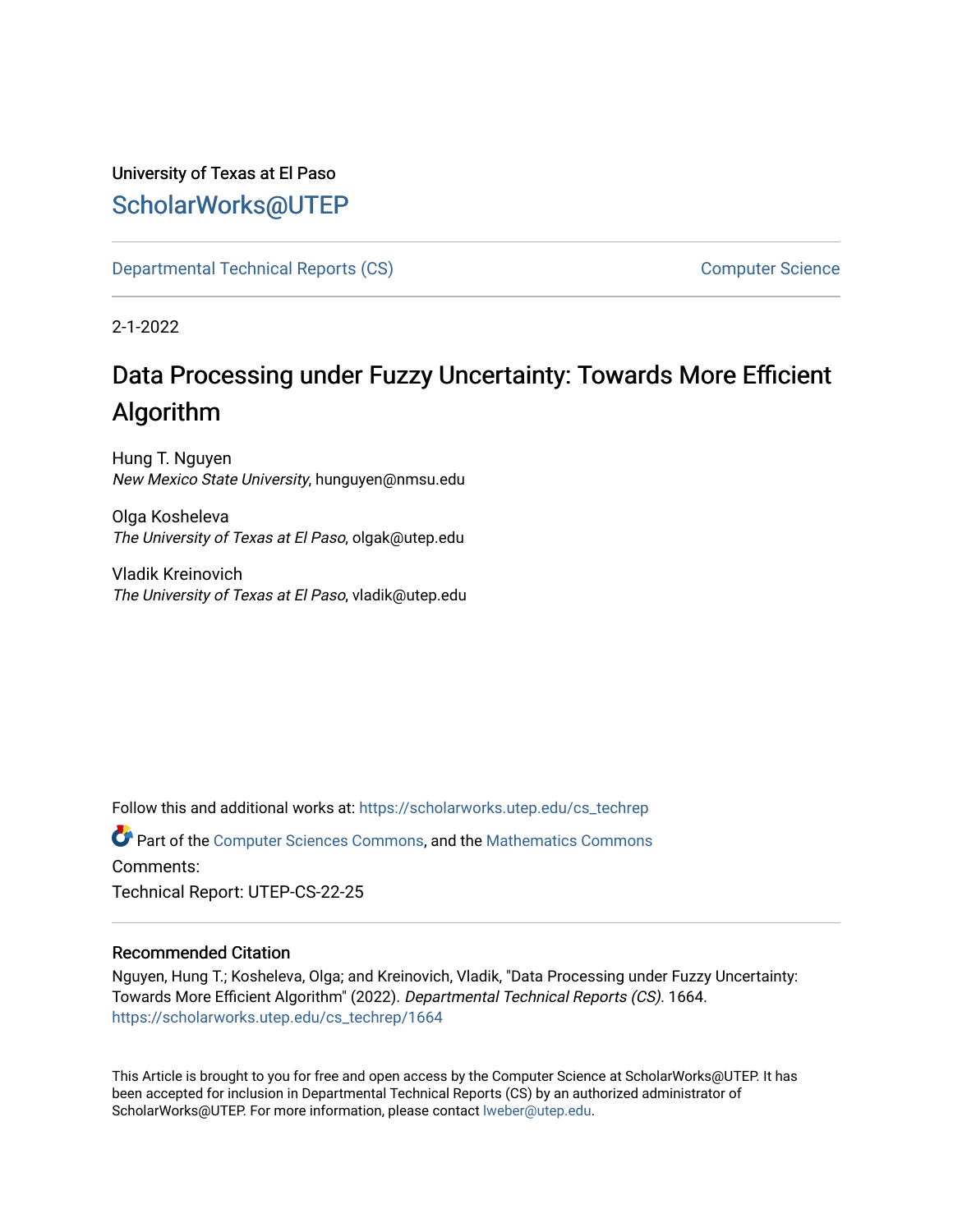# Data Processing under Fuzzy Uncertainty: Towards More Efficient Algorithms

1<sup>st</sup> Hung T. Nguyen *Department of Mathematical Sciences New Mexico State Univesity* Las Cruces, New Mexico, USA, and *Faculty of Economics Chiang Mai University* Chiang Mai, Thailand hunguyen@nmsu.edu

2<sup>nd</sup> Olga Kosheleva *Department of Teacher Education University of Texas at El Paso* El Paso, Texas, USA olgak@utep.edu

3<sup>rd</sup> Vladik Kreinovich *Department of Computer Science University of Texas at El Paso* El Paso, Texas, USA vladik@utep.edu

*Abstract*—In many practical situations, we need to process data under fuzzy uncertainty: we have fuzzy information about the algorithm's input, and we want to find the resulting information about the algorithm's output. It is known that this problem can be reduced to computing the range of the algorithm over alphacuts of the input. Since the fuzzy degrees are usually known with accuracy at best 0.1, it is sufficient to repeat this range-computing procedure for 11 values alpha =  $0$ ,  $0.1$ , ..., 1.0. However, a straightforward application of this idea requires 11 times longer computation time than each range estimation – and for complex algorithms, each range computation is already time-consuming. In this paper, we show that when all inputs are of the same time, we can compute all the desired ranges much faster.

*Index Terms*—fuzzy data processing, computing the range, interval computations, central form, Cauchy deviates method

#### I. FORMULATION OF THE PROBLEM

#### *A. Need for Fuzzy Data Processing*

Often, we are interested in a quantity  $y$  that is difficult to estimate directly. In many such cases, we know a relation  $y =$  $f(x_1, \ldots, x_n)$  between this quantity y and auxiliary quantities  $x_i$  for which we do have expert estimates.

Usually these expert estimates are formulated in terms of imprecise ("fuzzy") words from a natural language like "small". A natural way to describe such "fuzzy" estimates is to use fuzzy techniques; see, e.g., [1], [3], [8], [11]–[13].

Based on this description, we need to gauge the resulting uncertainty in  $y$ .

#### *B. Enter Zadeh's Extension Principle*

In fuzzy technique, the information about each input  $x_i$  is described by assigning, to each real number  $X_i$ , the degree  $\mu_i(X_i) \in [0,1]$  to which, according to the expert, this number

is a possible value of  $x_i$ . The corresponding function  $\mu_i(X_i)$ is known as a *membership function*.

Based on this information, we need to find a similar membership function  $\mu(Y)$  for the quantity  $y = f(x_1, \ldots, x_n)$ that describes, for each real number  $Y$ , the degree to which this number is a possible value of  $y$ .

Intuitively, a number  $Y$  is a possible value of the quantity y if and only if there exist values  $X_1, \ldots, X_n$ :

- which are possible values of the corresponding inputs and
- for which  $Y = f(X_1, \ldots, X_n)$ .

We know the degrees  $\mu_i(X_i)$  to which each  $X_i$  is a possible value of  $x_i$ . So:

- if we use the simplest way to describing "and" and "or" in fuzzy techniques – as min and max – and
- take into account that "there exist" is nothing else by an infinite "or',

we conclude that

$$
\mu(Y) =
$$

 $\max{\min(\mu_1(X_1), \ldots, \mu_n(X_n)) : f(X_1, \ldots, X_n) = Y}.$ 

This formula was first introduced by Zadeh and is thus known as *Zadeh's extension principle*.

# *C.* What If the Dependence Between  $x_i$  and y Is Only Ap*proximately Known?*

In our analysis, we assumed that the dependence  $y =$  $f(x_1, \ldots, x_n)$  is *exact*. In many practical situations, however, we only know an *approximate* dependence, i.e., we know that  $y \approx f(x_1, \ldots, x_n)$ , and we only have fuzzy information about the inaccuracy  $m \stackrel{\text{def}}{=} y - f(x_1, \ldots, x_n)$ .

In this case, we actually have the exact dependence  $y =$  $f(x_1, \ldots, x_n) + m$  on  $n+1$  inputs  $x_1, \ldots, x_n, m$  (i.e., we can view m as  $x_{n+1}$ ). For each of these  $n + 1$  inputs, we know the corresponding membership function. Thus, from the computational viewpoint, this more realistic formulation can be reduced the previously considered case.

In view of this reduction, in the following text, we will assume that the dependence between  $y$  and  $x_i$  is exactly known.

This work was supported in part by the National Science Foundation grants 1623190 (A Model of Change for Preparing a New Generation for Professional Practice in Computer Science), and HRD-1834620 and HRD-2034030 (CAHSI Includes), and by the AT&T Fellowship in Information Technology.

It was also supported by the program of the development of the Scientific-Educational Mathematical Center of Volga Federal District No. 075-02-2020- 1478, and by a grant from the Hungarian National Research, Development and Innovation Office (NRDI).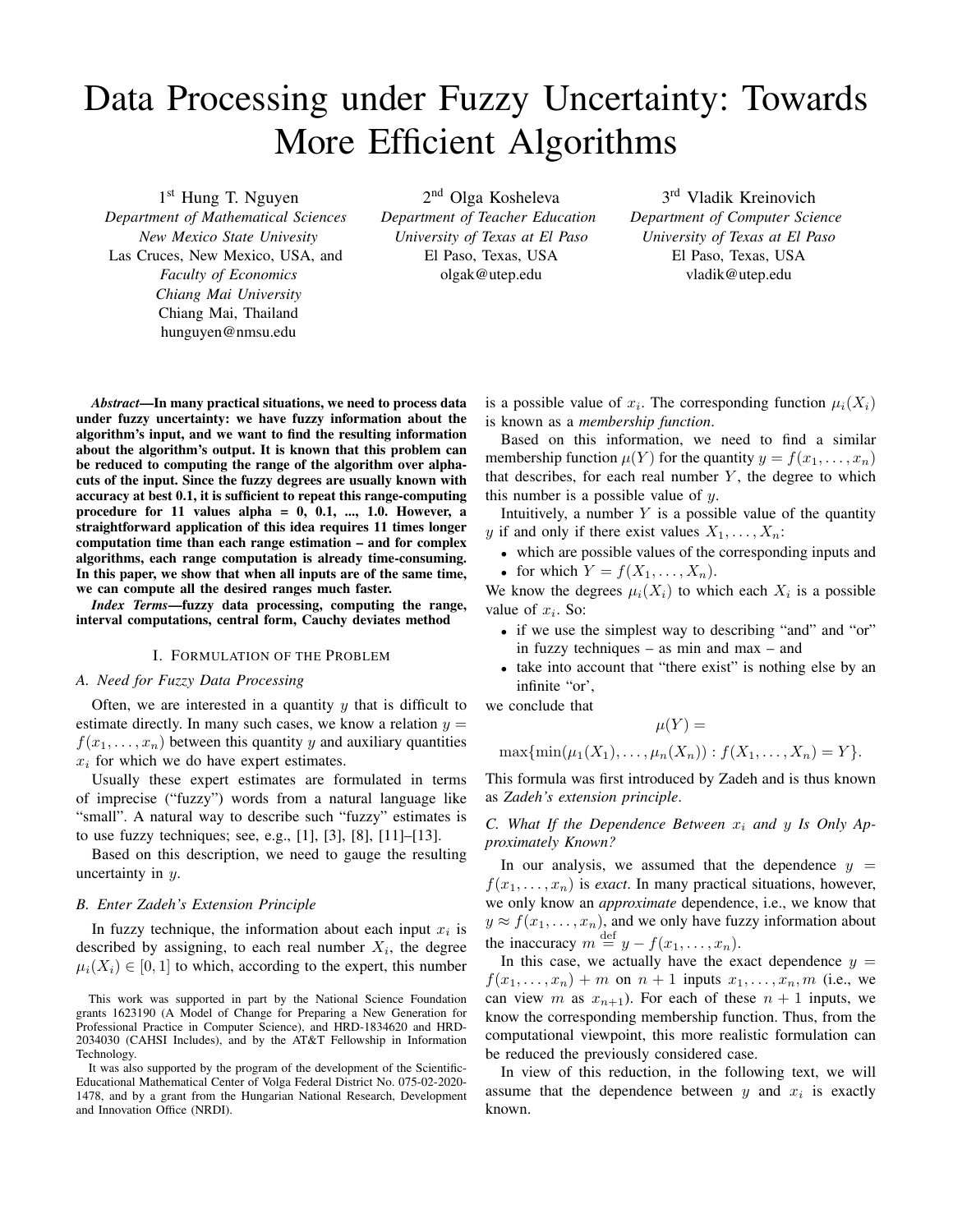# *D. How to Perform Fuzzy Data Processing*

A known way to perform the corresponding computations is to take into account that for each  $\alpha \in [0,1]$ , the  $\alpha$ -cut

$$
\mathbf{y}(\alpha) \stackrel{\text{def}}{=} \{ Y : \mu(Y) \ge \alpha \}
$$

of y is equal to the range of the function  $f(x_1, \ldots, x_n)$  on  $\alpha$ -cuts

$$
\mathbf{x}_i(\alpha) \stackrel{\text{def}}{=} \{X_i : \mu_i(X_i) \ge \alpha\}
$$

of the inputs  $x_i$ :

$$
\mathbf{y}(\alpha) = \{f(x_1,\ldots,x_n) : x_i \in \mathbf{x}_i(\alpha)\};
$$

see, e.g., [10].

Techniques for computing such ranges are known as *interval computation*; see, e.g., [2], [7], [9]. In general, interval computation is NP-hard [6], meaning that for large n, *exact* computation of the range is not always feasible. However, there are efficient *approximate* interval techniques.

# *E. How Many* α*-Cuts Do We Need?*

Theoretically, there are infinite many possible values  $\alpha \in$ [0, 1]. However, since the fuzzy degrees are usually known with accuracy at best 0.1, it is sufficient to repeat this rangecomputing procedure for 11 values  $\alpha = 0, 0.1, \ldots, 1.0$ .

So, to find the corresponding  $\alpha$ -cuts for y, we can simply apply interval techniques 11 times.

#### *F. What If Some Information Comes from Measurements?*

In this case, for the corresponding input  $x_i$ , we know the interval of possible values, and the interval – like every other crips set – is, of course, a particular case of a fuzzy set. So, this case can also be handled the same way as before.

# *G. Problem: The Current Procedure May Take Too Long*

For complex algorithms – and many data processing algorithms are very complex – each range computation is already time-consuming. The need to repeat this computation 11 times increases the computation time by an order of magnitude and can, thus, make the computations not practical.

For example, an accurate prediction of tomorrow's weather may takes several hours on a high-performance computer. If we need to repeat these computations 11 times to find a good description of the accuracy of the prediction results, this will take more than a day – and this makes no sense, since by then we will already observe tomorrow's weather.

It is therefore desirable to speed up computations.

## *H. What We Do in This Paper*

In this paper, we show how to speed up the corresponding computations. We consider two cases:

- the main case, when any approximate method will work, and
- an important auxiliary case when we need to have a guaranteed bound.

For each case, we propose a way to speed up the corresponding computations.

# II. CASE OF LINEARIZATION

# *A. We need to compute an interval range*

For usual membership functions,  $\alpha$ -cuts are intervals. The data processing algorithms are usually continuous, so the desired range is also an interval. Thus, for each  $\alpha$ , we need to compute the range

$$
[\underline{y}, \overline{y}] = \{ f(x_1, \dots, x_n) : x_i \in [\underline{x}_i, \overline{x}_i] \}
$$

of the given function  $f(x_1, \ldots, x_n)$  on given intervals  $[\underline{x}_i, \overline{x}_i]$ .

As we have mentioned, in general, the exact computation of such a range is NP-hard. Som we can, at best, get an approximate estimate for this range.

#### *B. Cased When Linearlization Is Possible*

In many practical situations, the estimation error is relatively small, i.e., the interval width  $\overline{x}_i - \underline{x}_i$  is much smaller than the actual values  $x_i$  from this interval – e.g., 10% or 20% of this value. Thus, the difference  $\Delta x_i \stackrel{\text{def}}{=} \tilde{x}_i - x_i$  between the midnesn  $\tilde{x} \stackrel{\text{def}}{=} (x_i + \overline{x}_i)^2$  and a possible value  $x_i \in [x_i, \overline{x}_i]$ midpoint  $\tilde{x}_i \stackrel{\text{def}}{=} (\underline{x}_i + \overline{x}_i)/2$  and a possible value  $x_i \in [\underline{x}_i, \overline{x}_i]$ <br>is also small. This difference is bounded by the interval's half is also small. This difference is bounded by the interval's halfwidth  $\Delta_i \stackrel{\text{def}}{=} (\overline{x}_i - \underline{x}_i)/2$ , so  $\Delta x_i \in [-\Delta_i, \Delta_i]$ .

In this case, terms quadratic in such small differences are much smaller than linear terms: e.g., square of 10% is 1% which is much smaller than 10%. Thus, we can *linearize* the problem, i.e.:

- expand the difference  $\widetilde{y} y$ , where  $\widetilde{y} \stackrel{\text{def}}{=} f(\widetilde{x}_1, \dots, \widetilde{x}_n)$  is the result of processing midnesing in Taylor series in is the result of processing midpoints, in Taylor series in terms of the small differences  $\Delta x_i$ , and
- keep only linear terms in this expansion.

As a result, we get:

$$
\Delta y = y - \widetilde{y} = f(\widetilde{x}_1 - \Delta x_1, \dots, \widetilde{x}_n - \Delta x_n) - f(\widetilde{x}_1, \dots, \widetilde{x}_n) \approx \sum_{i=1}^n c_i \cdot \Delta x_i, \text{ where } c_i = \frac{\partial f}{\partial x_i}.
$$

For a linear function  $\Delta y$ , its largest possible value is attained when  $\Delta x_i$  attains:

- its largest possible value  $\Delta_i$  when  $c_i \geq 0$  and
- its smallest possible value  $-\Delta_i$  when  $c_i \leq 0$ .

The resulting largest value  $\Delta$  of the difference  $\Delta y \stackrel{\text{def}}{=} \widetilde{y} - y$ is equal to  $\Delta = \sum_{i=1}^{n} |c_i| \cdot \Delta_i$ . Similarly, one can show that the smallest possible value of  $\Delta y$  is  $-\Delta$ . So, the resulting interval range of possible values of y is  $[\widetilde{y} - \Delta, \widetilde{y} + \Delta]$ .

#### *C. How This Problem Is Solved Now*

To use the above formula for  $\Delta$ , we need to know the values of all the partial derivatives  $c_i$ . For small n, we can feasibly compute all these values by the usual numerical differentiation techniques, e.g., as

$$
c_i \approx \frac{f(\widetilde{x}_1,\ldots,\widetilde{x}_{i-1},\widetilde{x}_i+h_i,\widetilde{x}_{i+1},\ldots,\widetilde{x}_n)-\widetilde{y}}{h_i},
$$

for some small  $h_i$ .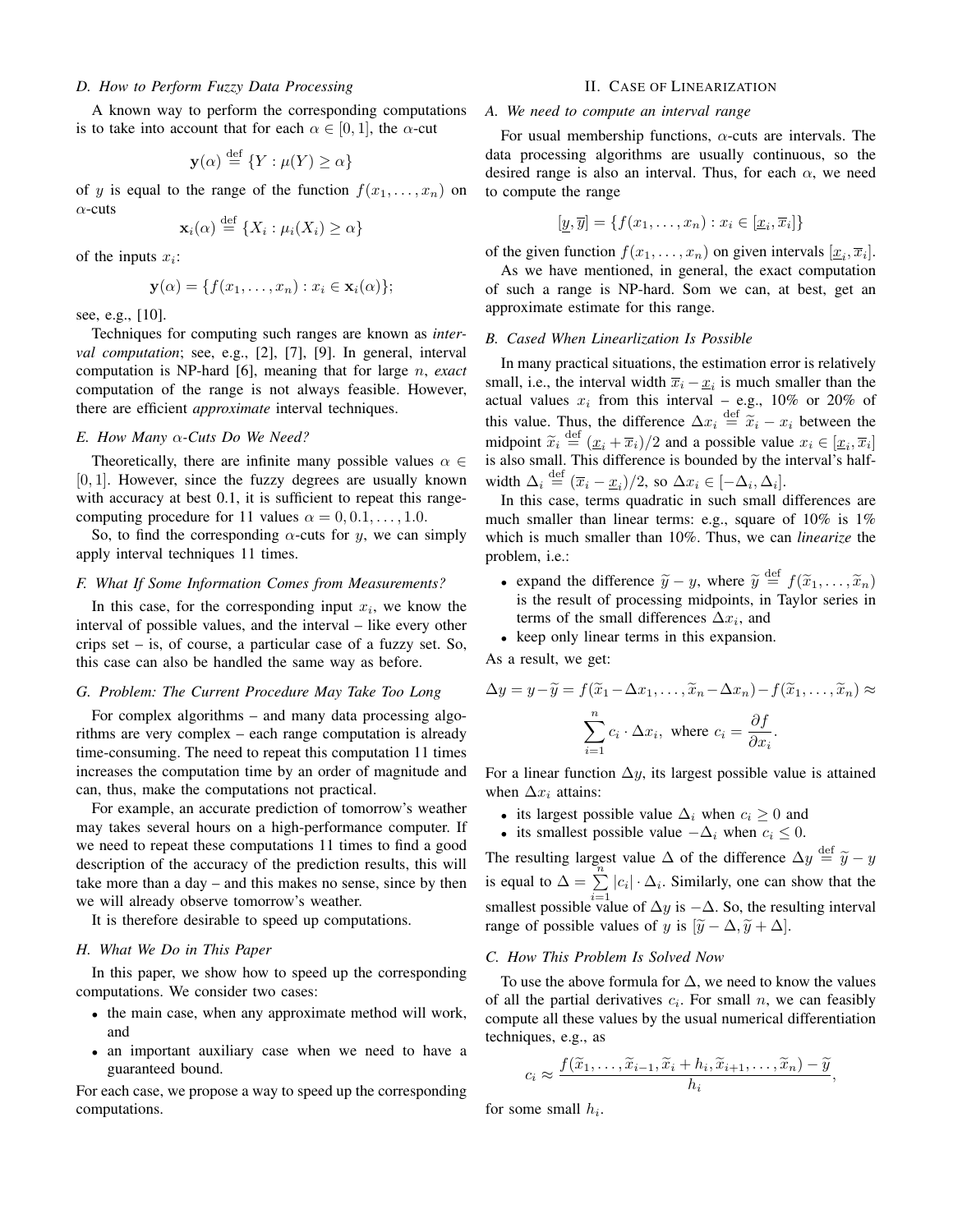For complex data processing algorithms, however, we often have thousands of inputs, so computing all partial derivatives would take too long. In this case, it is possible to use Cauchy deviate Monte-Carlo method [5], which is based on the fact that if the variables  $\Delta x_i$  are Cauchy distributed with parameters  $\Delta_i$ , then the linear combination  $\Delta y = \sum_i c_i \cdot \Delta x_i$ is also Cauchy distributed, with parameter  $\Delta = \sum |c_i| \cdot \Delta_i$ .

In this method – in contrast to numerical differentiation – the number of calls to the algorithm  $f$  does not depend on the number of variables *n*. This number of calls depends only on the desired accuracy and remains constant when  $n$  grows.

# *D. Limitations of The Current Approach*

If we follow this algorithm, then, to compute the  $\alpha$ -cut for all eleven values of  $\alpha$ , we need to call the Cauchy method eleven times.

Can we do it faster? It turns out that we can  $-$  in frequent situations when all membership functions are of the same type.

# *E. What If All Membership Functions Are of the Same Type: Description of the Situation*

Often, all membership functions are of the same type: e.g.:

- all are symmetric triangular, or
- all are Gaussian.

In general, this means that all these membership functions  $\mu_i(X_i)$  are obtained from some standard membership function  $\mu_0(X)$  by some scaling  $X \mapsto s \cdot X$  (with  $s > 0$ ) and shift  $X \mapsto X + c$ , i.e.,  $\mu_i(X_i) = \mu_0(s_i \cdot X_i + c_i)$  for some  $s_i$  and  $c_i$ .

For each membership function, there is some "most probable" value – e.g., the midpoint of the 1-cut, i.e., of the set of all the values for which the degree of possibility is 1.

If for the original membership function this value is not 0, we can appropriately shift this standard function, and get a new standard function for which this point is 0. Shifting the standard membership function does not change the class of all membership functions obtained from the standard one by shifts and scalings. Thus, without losing generality, we can safely assume that for the standard function, the "most probable" value is 0.

In this case, the  $\alpha$ -cuts for  $x_i$  are determined by the  $\alpha$ cuts  $[\ell(\alpha), r(\alpha)]$  of the standard membership function  $\mu_0(X)$ . Indeed, here,  $\mu_i(X_i) \geq \alpha$  is equivalent to  $\mu_0(s_i \cdot X_i + c_i) \geq \alpha$ , i.e., to  $s_i \cdot X_i + c_i \in [\ell(\alpha), r(\alpha)],$  or, equivalently, to

$$
\ell(\alpha) \le s_i \cdot X_i + c_i \le r(\alpha).
$$

Subtracting  $c_i$  from all three sides of this inequality and dividing all three sides by  $s_i > 0$ , we conclude that the condition  $\mu_i(X_i) \geq \alpha$  is equivalent to

$$
(1/s_i)\cdot \ell(\alpha) + (c_i/s_i) \leq X_i \leq (1/s_i)\cdot r(\alpha) + (c_i/s_i),
$$

i.e., to

$$
a_i \cdot \ell(\alpha) + b_i \le X_i \le a_i \cdot \ell(\alpha) + b_i,
$$

where we denoted  $a_i \stackrel{\text{def}}{=} 1/s_i$  and  $b_i \stackrel{\text{def}}{=} c_i/s_i$ . Thus, the  $\alpha$ -cut  $x_i(\alpha)$  of the *i*-th input has the form

$$
\mathbf{x}_i(\alpha) = [a_i \cdot \ell(\alpha) + b_i, a_i \cdot r(\ell) + b_i].
$$

In particular, for each of these functions, the most probable value is  $a_i \cdot 0 + b_i = b_i$ .

How can we speed up computations in this case?

# *F. What If All Membership Functions Are of the Same Type: Analysis of the Problem*

In the linearized case, once we know the value  $\tilde{y}$  =  $f(b_1, \ldots, b_n)$  corresponding to the most probable values  $b_i$ , for the difference  $\Delta y \stackrel{\text{def}}{=} \widetilde{y} - f(x_1, \ldots, x_n)$ , we get the expression  $\Delta y = \sum_{n=1}^{n}$  $\sum_{i=1}^{n} c_i \cdot \Delta x_i$ , where  $\Delta x_i \stackrel{\text{def}}{=} b_i - x_i$ . When

$$
x_i \in [a_i \cdot \ell(\alpha) + b_i, a_i \cdot r(\ell) + b_i],
$$

then the difference  $\Delta x_i = b_i - x_i$  belongs to the interval

$$
[\Delta^-_i(\alpha), \Delta^+_i(\alpha)] = [-a_i \cdot r(\alpha), -a_i \cdot \ell(\alpha)].
$$

Similarly to the above derivation of the linearization case, to compute the range  $[\Delta^-(\alpha), \Delta^+(\alpha)]$  of the linear function  $\sum c_i \cdot \Delta x_i$  when  $\Delta x_i \in [\Delta_i^-(\alpha), \Delta_i^+(\alpha)]$ , we can represent each input interval as

$$
\left[\widetilde{\Delta}_i(\alpha) - \Delta_i(\alpha), \widetilde{\Delta}_i(\alpha) + \Delta_i(\alpha)\right],
$$

where

$$
\widetilde{\Delta}_i(\alpha) = \frac{\Delta_i^-(\alpha) + \Delta_i^+(\alpha)}{2} = -a_i \cdot \frac{\ell(\alpha) + r(\alpha)}{2}
$$

and

$$
\Delta_i(\alpha) = \frac{\Delta_i^+(\alpha) - \Delta_i^-(\alpha)}{2} = a_i \cdot \frac{r(\alpha) - \ell(\alpha)}{2}.
$$

In this case, we have

$$
[\Delta^-(\alpha), \Delta^+(\alpha)] = [\tilde{\Delta}(\alpha) - \Delta(\alpha), \tilde{\Delta}(\alpha) + \Delta(\alpha)],
$$

where

$$
\widetilde{\Delta}(\alpha) = \sum_{i=1}^{n} c_i \cdot \widetilde{\Delta}_i(\alpha) = \sum_{i=1}^{n} c_i \cdot \left[ -a_i \cdot \frac{\ell(\alpha) + r(\alpha)}{2} \right] =
$$

$$
A \cdot \frac{\ell(\alpha) + r(\alpha)}{2}.
$$

Here, we denoted

$$
A \stackrel{\text{def}}{=} -\sum_{i=1}^{n} c_i \cdot a_i = \frac{f(b_1 - a_1 \cdot h, \dots, b_n - a_n \cdot h) - \widetilde{y}}{h} \tag{1}
$$

for some small h.

Similarly,

$$
\Delta(\alpha) = \frac{r(\alpha) - \ell(\alpha)}{2} \cdot B,
$$

where we denoted

$$
B \stackrel{\text{def}}{=} \sum_{i=1}^{n} |c_i| \cdot a_i.
$$
 (2)

The expression (2) can be computed by using the Cauchy deviate method.

Thus, we arrive at the following algorithm.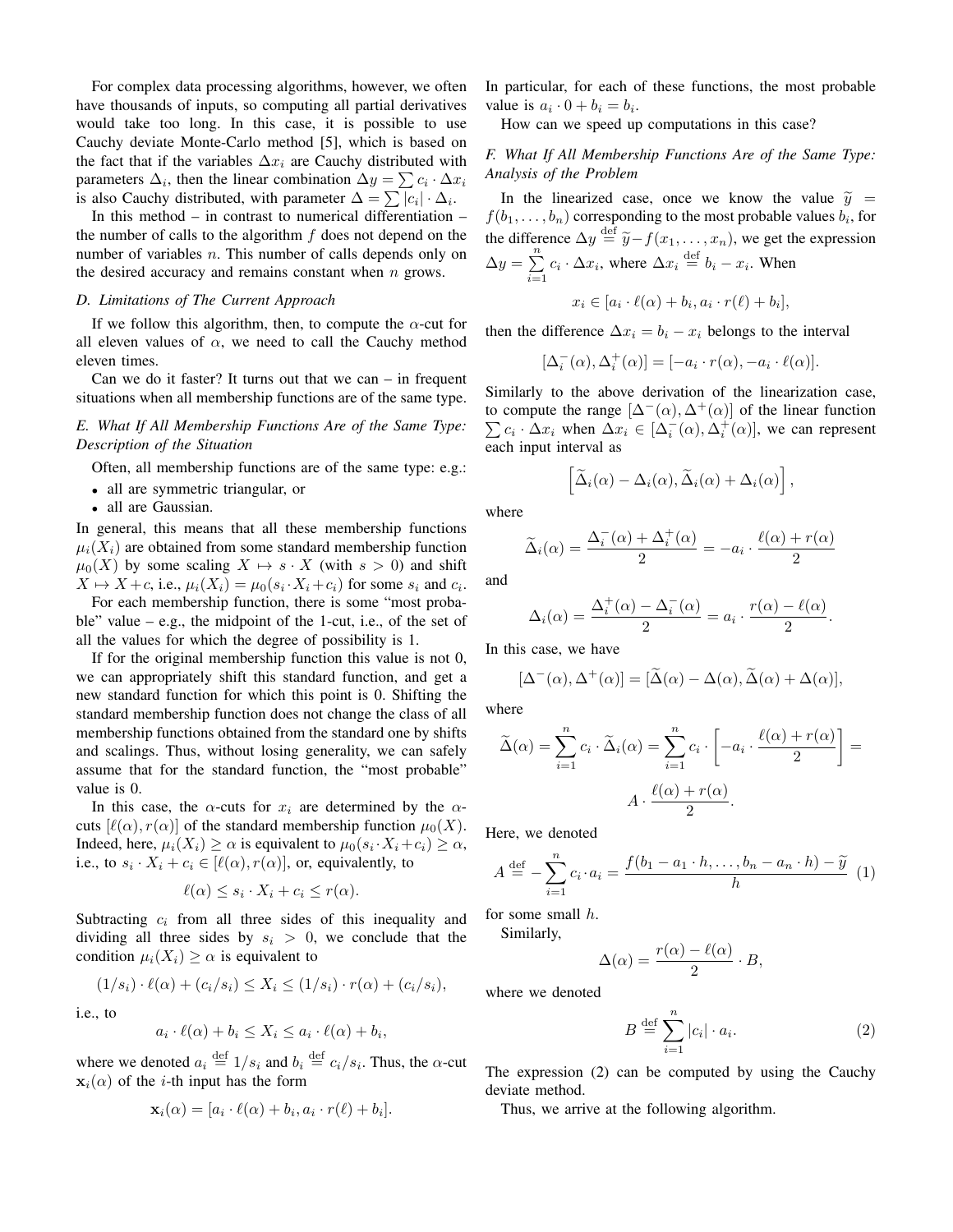# *G. Resulting Algorithm*

We are given:

- a function  $f(x_1, \ldots, x_n)$ ,
- values  $\ell(\alpha)$  and  $r(\alpha)$  describing the shape of the common membership function, and
- values  $a_i$  and  $b_i$  describing specific membership functions for each inputs  $x_i$ .

First:

- we compute the values  $\widetilde{y} = f(b_1, \ldots, b_n)$  and (1) simply by calling the algorithm  $f$ , and
- we compute the expression (2) by using the Cauchy deviate method.

Then, for each  $\alpha$ , we compute the desired range  $y(\alpha)$  as

$$
\mathbf{y}(\alpha) =
$$
  

$$
\left[\widetilde{y} + A \cdot \frac{\ell(\alpha) + r(\alpha)}{2} - B \cdot \frac{r(\alpha) - \ell(\alpha)}{2}, \right]
$$
  

$$
\widetilde{y} + A \cdot \frac{\ell(\alpha) + r(\alpha)}{2} + B \cdot \frac{r(\alpha) - \ell(\alpha)}{2}\right].
$$

*H. How Faster Is This Algorithm?*

- In the currently used approach, we need to call the Cauchy method 11 times.
- In the new algorithm, we only call the Cauchy method once.

# *I. What About More General Families of Membership Functions?*

So far, we considered the case when the  $\alpha$ -cuts of all membership functions are described by a linear expression with two parameters depending on  $i$ . It is possible to consider more general families of membership functions, in which the corresponding linear expression depends on  $p \geq 3$  parameters – e.g., the families:

- of all possible (not necessarily symmetric) triangular functions, or
- of all possible trapezoid functions.

In this case, similar formulas show that we can compute the desired range by calling Cauchy method  $p - 1$  times. For  $p <$ 12, this is still better than the original method.

This idea also takes care of the case when:

- some membership functions belong to one family (e.g., triangular) and
- some belong to another family (e.g, Gaussian).

In this case, we can view both linear expressions as a particular case of a general linear formula with more parameters. Thus, we can use the same idea as in the previous paragraph.

# III. CASE OF PROPER INTERVAL TECHNIQUES

# *A. Why Go Beyond Linearization*

Linearlization methods are approximate, they may slightly overestimate or underestimate the desired range. In some applications, it is very important to make sure that the actual value  $y$  does not exceed a certain threshold; e.g.:

- that the nuclear power station does not go into the critical regime,
- that the pollution level of a chemical plant does not exceed the allowed concentrations,
- that the predicted strong wind does not exceed the threshold at which damage to power lines is possible, etc.

To have this guarantee, it is important to makes sure that all possible values  $y$  are included in our interval estimate, i.e., that this interval estimate contains (encloses) the actual range. Such estimates are known as *enclosures* for the actual range.

# *B. Naive Interval Computation: Description and Limitations*

A naive – not very good – method for computing the enclosure is to use so-called *naive interval computation*.

This method is based ion the fact that for the cases when data processing consists of a single arithmetic operation, we can explicitly compute the range of the resulting value:

$$
[\underline{x}_1, \overline{x}_1] + [\underline{x}_2, \overline{x}_2] = [\underline{x}_1 + \underline{x}_2, \overline{x}_1 + \overline{x}_2];
$$
  
\n
$$
[\underline{x}_1, \overline{x}_1] - [\underline{x}_2, \overline{x}_2] = [\underline{x}_1 - \overline{x}_2, \overline{x}_1 - \underline{x}_2];
$$
  
\n
$$
[\underline{x}_1, \overline{x}_1] \cdot [\underline{x}_2, \overline{x}_2] = [\min(\underline{x}_1 \cdot \underline{x}_2, \underline{x}_1 \cdot \overline{x}_2, \overline{x}_1 \cdot \underline{x}_2, \overline{x}_1 \cdot \overline{x}_2),
$$
  
\n
$$
\max(\underline{x}_1 \cdot \underline{x}_2, \underline{x}_1 \cdot \overline{x}_2, \overline{x}_1 \cdot \underline{x}_2, \overline{x}_1 \cdot \overline{x}_2);
$$
  
\n
$$
1/[\underline{x}_1, \overline{x}_1] = [1/\overline{x}_1, 1/\underline{x}_1] \text{ if } 0 \notin [\underline{x}_1, \overline{x}_1];
$$
  
\n
$$
[\underline{x}_1, \overline{x}_1]/[\underline{x}_2, \overline{x}_2] = [\underline{x}_1, \overline{x}_1] \cdot (1/[\underline{x}_2, \overline{x}_2]).
$$

These formulas are known as formulas of *interval arithmetic*.

In a computer, any algorithm is implemented as a sequence of arithmetic operations. If we replace each arithmetic operation with the corresponding operation of interval arithmetic, we get an enclosure.

For example, when a computer computes the value of a function  $f(x) = x \cdot (1 - x)$ , it:

- first computes the difference  $r = 1 x$ , and
- then computes the product  $x \cdot r$ .

So, to find an enclosure for the range of this function on the interval  $[0, 1]$ , we can:

• first apply interval subtraction to find the range for  $r$  as

$$
[1,1] - [0,1] = [1 - 1, 1 - 0] = [0,1],
$$

and

• then apply interval multiplication to compute

$$
[0,1]\cdot[0,1]=
$$

$$
[\min(0\cdot 0, 0\cdot 1, 1\cdot 0, 1\cdot 1), \max(0\cdot 0, 0\cdot 1, 1\cdot 0, 1\cdot 1)] =
$$

 $[0, 1]$ .

The resulting range  $[0, 1]$  is clearly an enclosure for the actual range [0, 0.25], but a very crude one.

*Comment.* In general, naive interval computation replaces each arithmetic operation with numbers with at least two operations with numbers – and is, thus, at least twice longer than computing a single value of the function  $f(x_1, \ldots, x_n)$ .